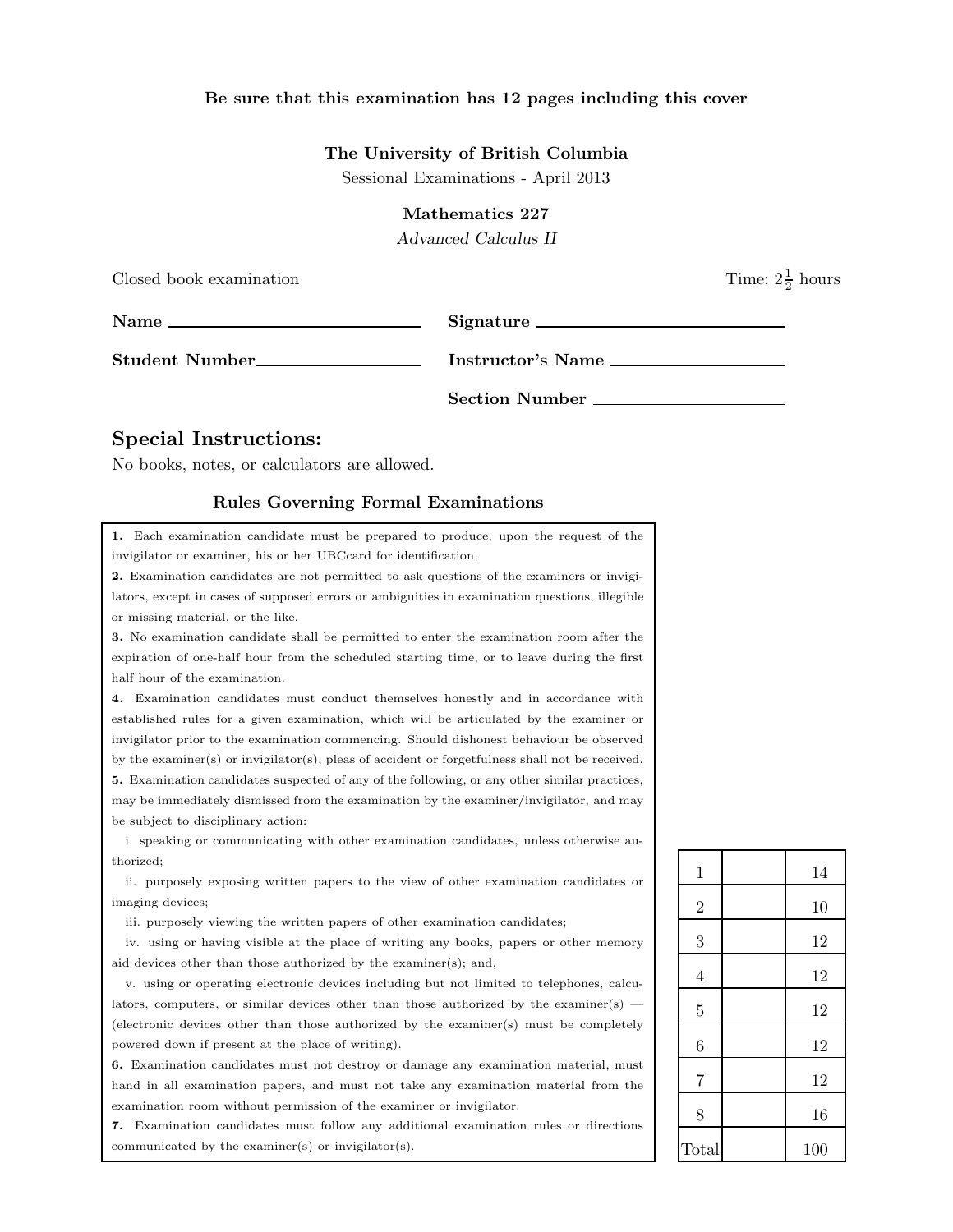Marks

[14] **1.** A skier descends the hill  $z = \sqrt{4 - x^2 - y^2}$  along a trail with parameterization

$$
x = \sin(2\theta)
$$
,  $y = 1 - \cos(2\theta)$ ,  $z = 2\cos\theta$ ,  $0 \le \theta \le \frac{\pi}{2}$ 

Let P denote the point on the trail where  $x = 1$ .

- (a) Find the Frenet frame  $\hat{\mathbf{T}}, \hat{\mathbf{N}}, \hat{\mathbf{B}}$  and the curvature  $\kappa$  of the ski trail at the point P.
- (b) The skier's acceleration at P is  $\mathbf{a} = (-2, 3, -2\sqrt{2})$ . Find, at P, (i) the rate of change of the skier's speed and
	- (ii) the skier's velocity (a vector).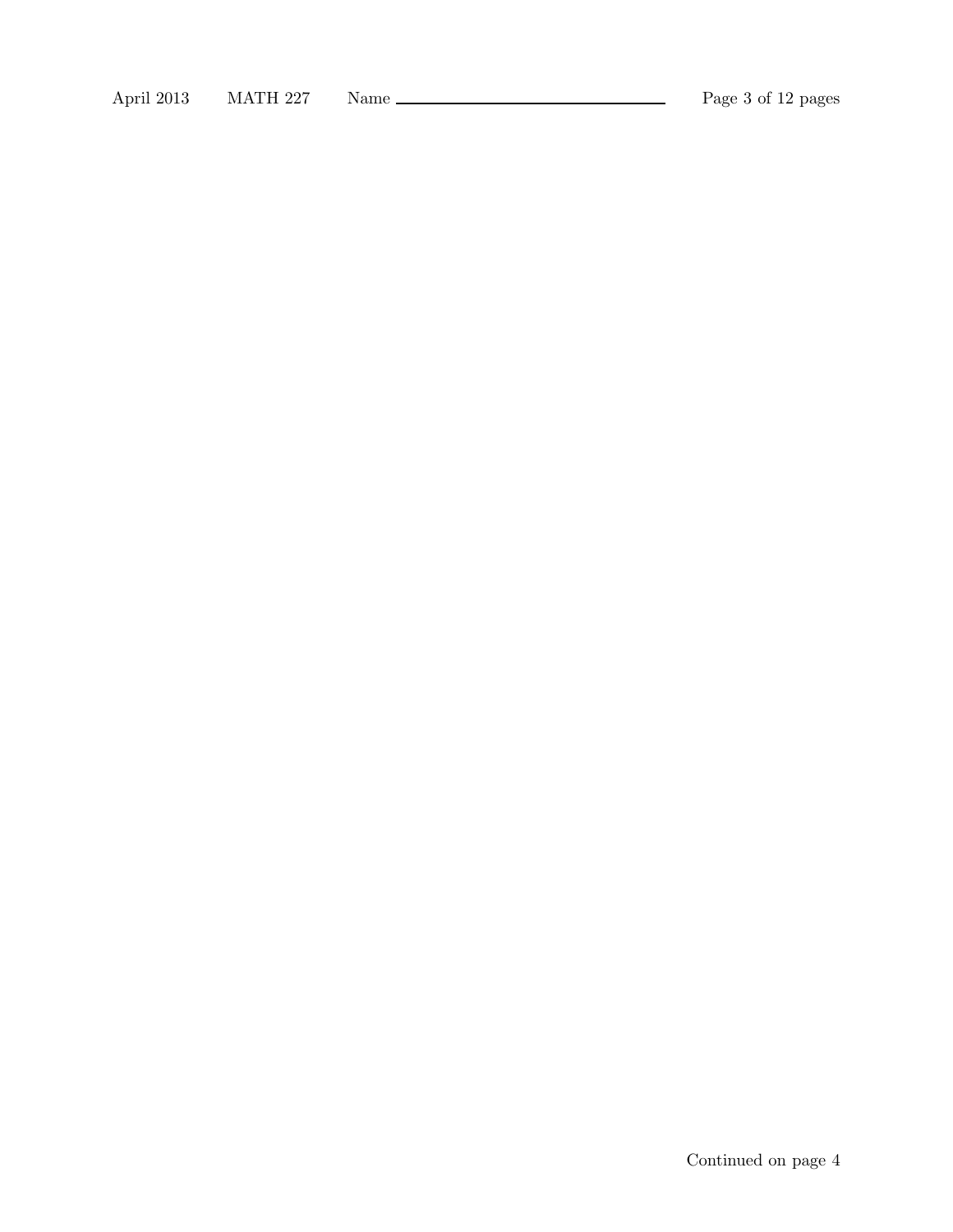- [10] **2.** Let  $\phi(x, y) = xy$  and let  $\mathbf{F} = \nabla \phi$ .
	- (a) Find an equation for the field line of  $\bf{F}$  which passes through the point  $(3, 2)$ . Sketch it and verify that it also passes through  $(3, -2)$ .
	- (b) Find  $\int_{(3,-2)}^{(3,2)} \mathbf{F} \cdot d\mathbf{r}$ , where the line integral is along the field line of (a).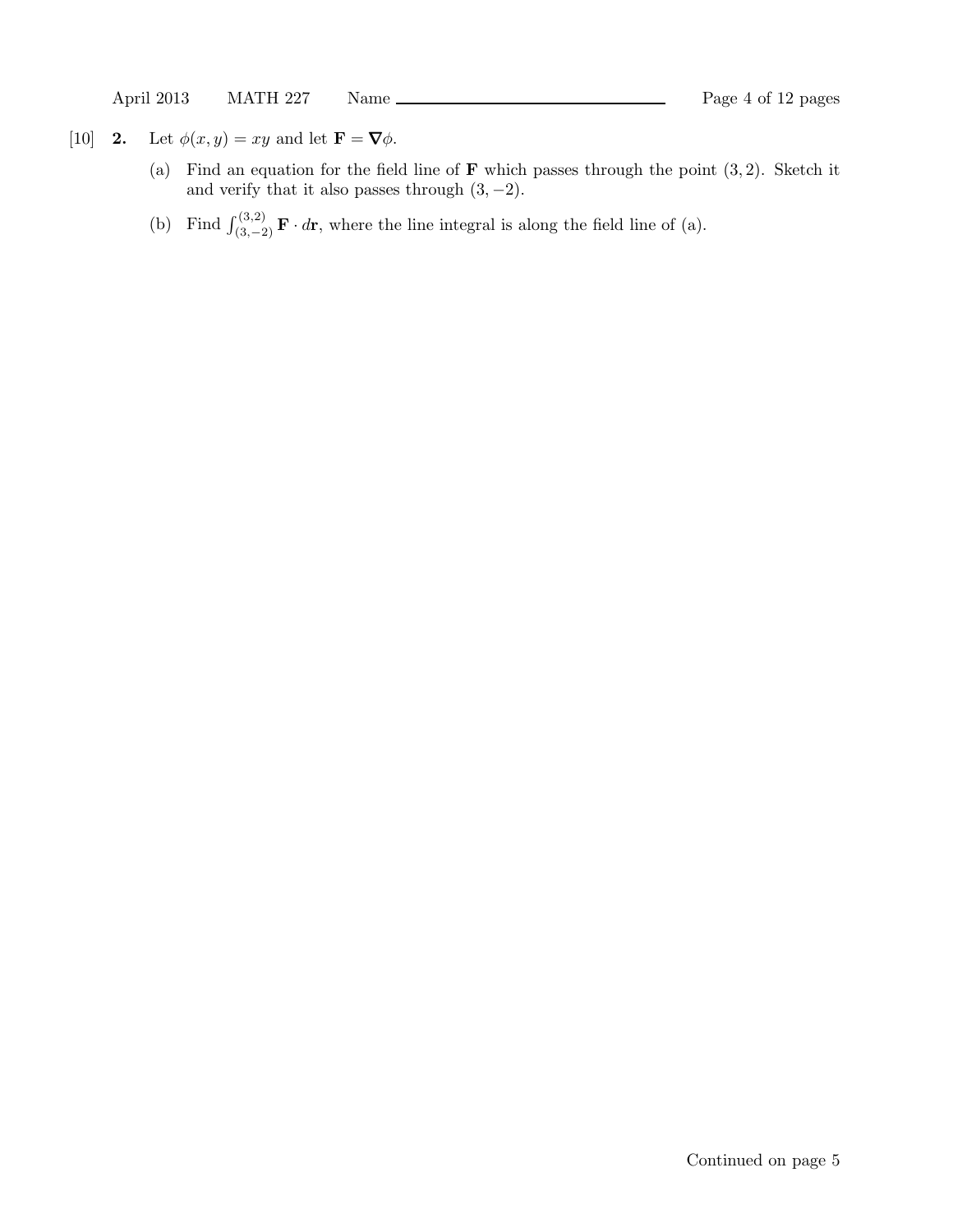[12] **3.** Find the work  $\int_C \mathbf{F} \cdot d\mathbf{r}$  done by the force  $\mathbf{F} = 2xy \hat{\imath} + zy \hat{\jmath} + x^2 \hat{k}$  on a particle as it moves from  $(2, 0, 1)$  to  $(0, 2, 5)$  along the curve C of intersection (in the first octant  $x, y, z \ge 0$ ) of the paraboloid  $z = (x - 1)^2 + y^2$  and the plane  $z = 5 - 2x$ .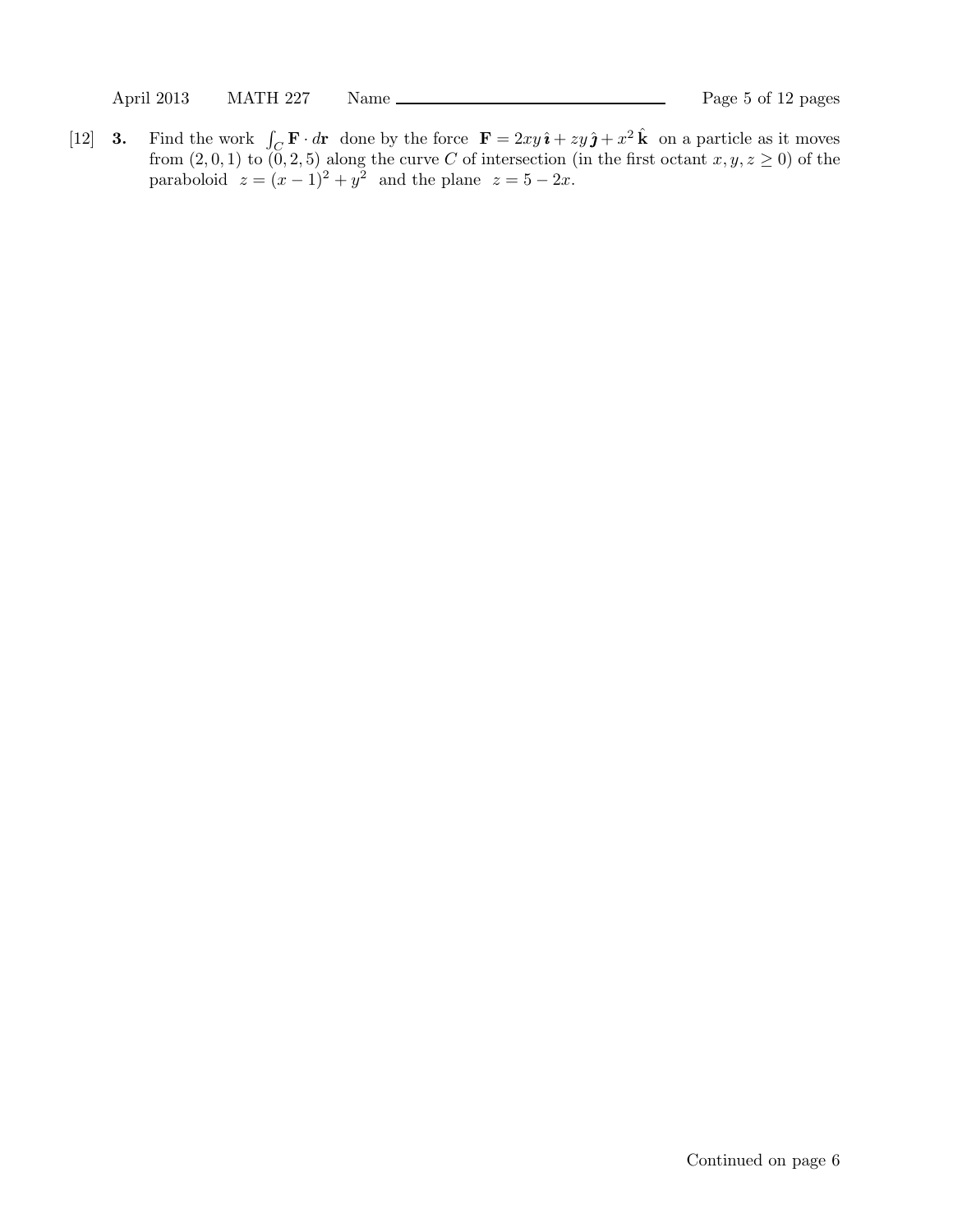April 2013 MATH 227 Name Rage 6 of 12 pages

[12] 4. Find the surface area of the torus obtained by rotating the circle  $(x-3)^2 + z^2 = 4$ ,  $y = 0$ about the  $z\textrm{–axis.}$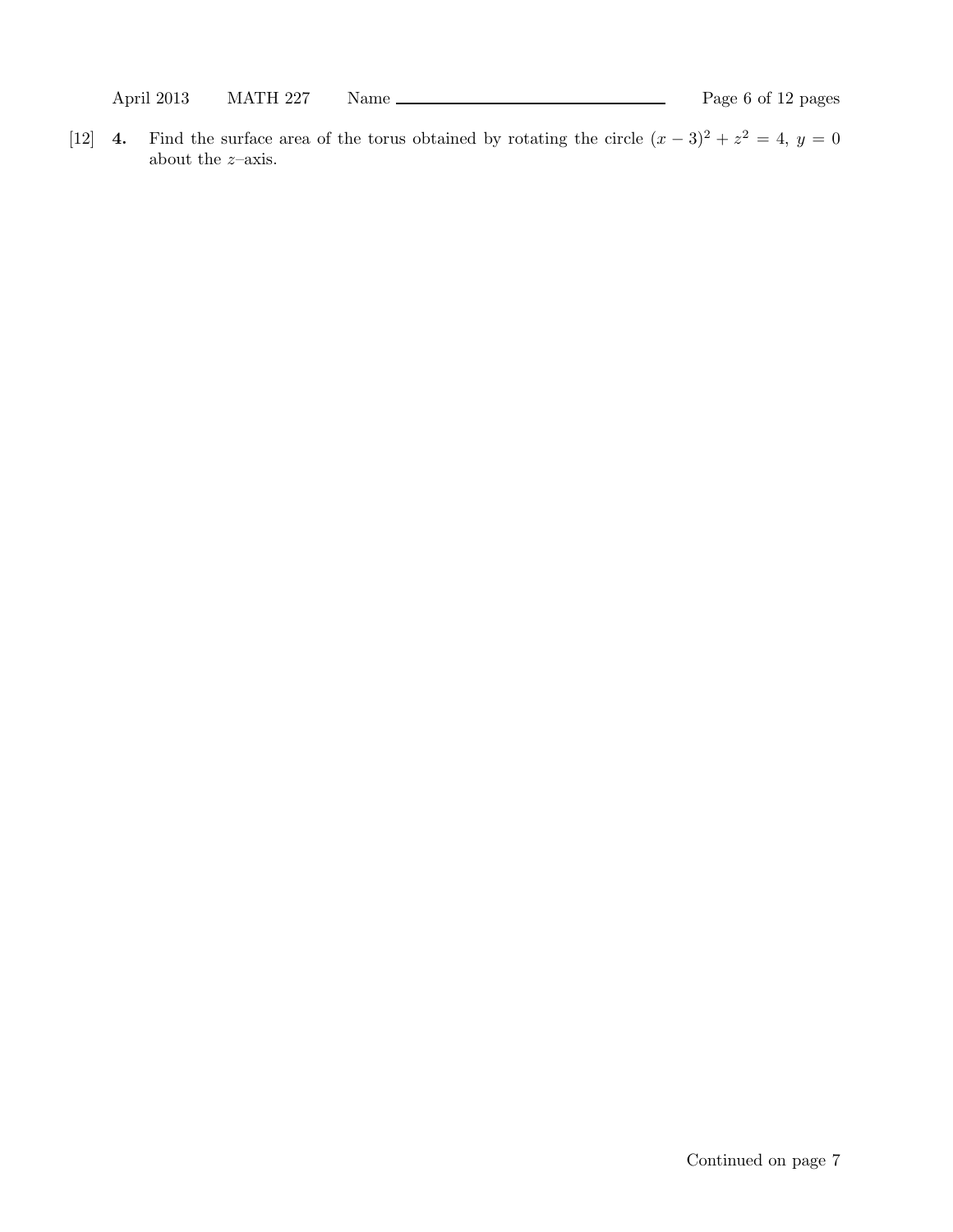[12] **5.** Let S be the portion of the sphere  $x^2 + y^2 + z^2 = 36$  with  $y + z \le 6$ . Orient S with normal pointing away from  $(0, 0, 0)$ . Let

$$
\mathbf{F} = (y^2z - x)\hat{\imath} + (x + y + z)\hat{\jmath} - x\hat{k}
$$

Evaluate  $\iint_S \mathbf{F} \cdot \hat{\mathbf{n}} dS$ .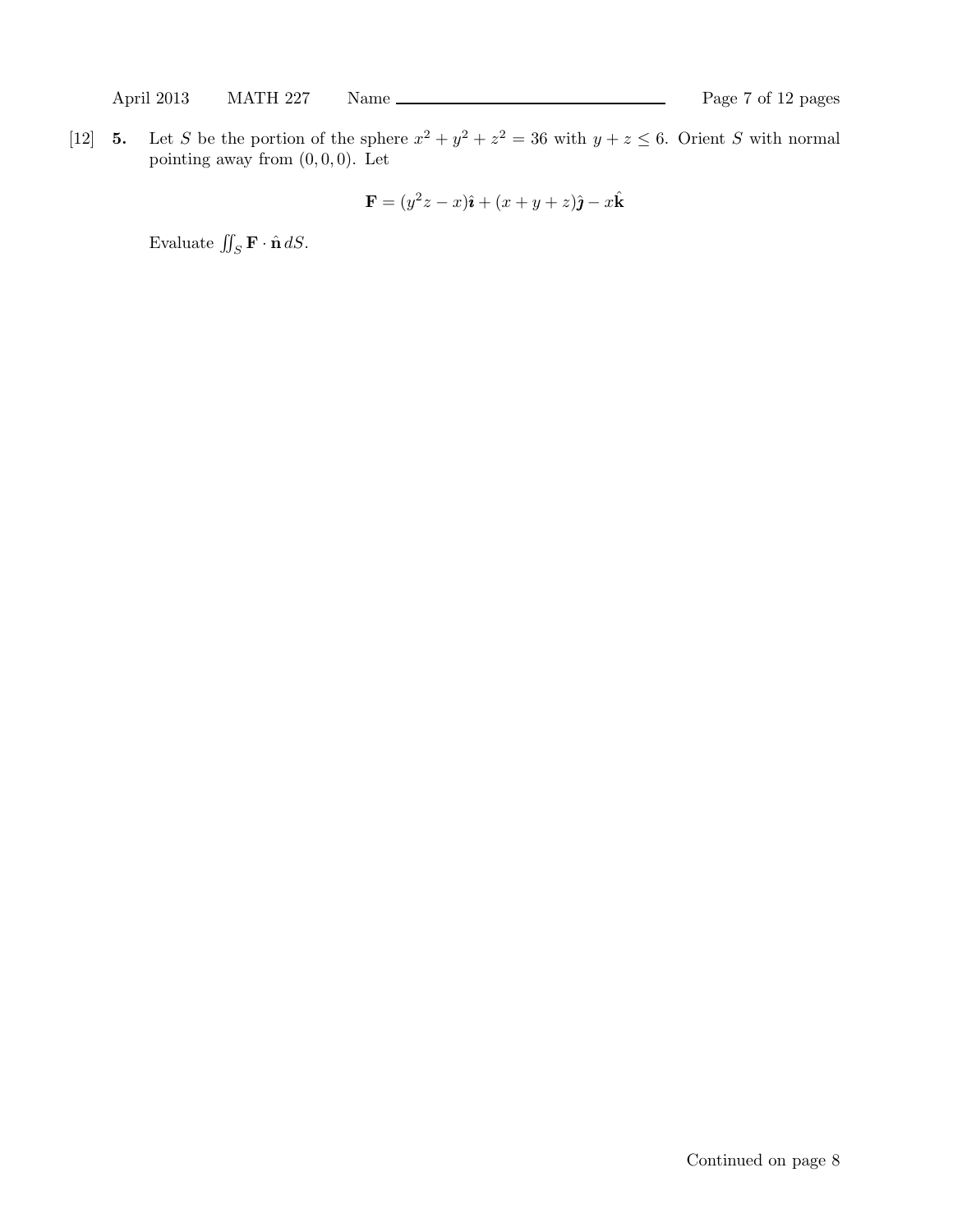[12] 6. Let  $\mathbf{F} = (e^{x^2}+y)\hat{\imath}+(\sin y^3+xz)\hat{\jmath}+z^2\hat{k}$ . Evaluate  $\int_{\mathcal{C}} \mathbf{F} \cdot d\mathbf{r}$  where  $\mathcal{C}$  is the curve  $\begin{cases} x^2+y^2=10 \\ x+y+z=4 \end{cases}$ with positive (i.e. counter-clockwise) orientation as viewed from high on the z-axis.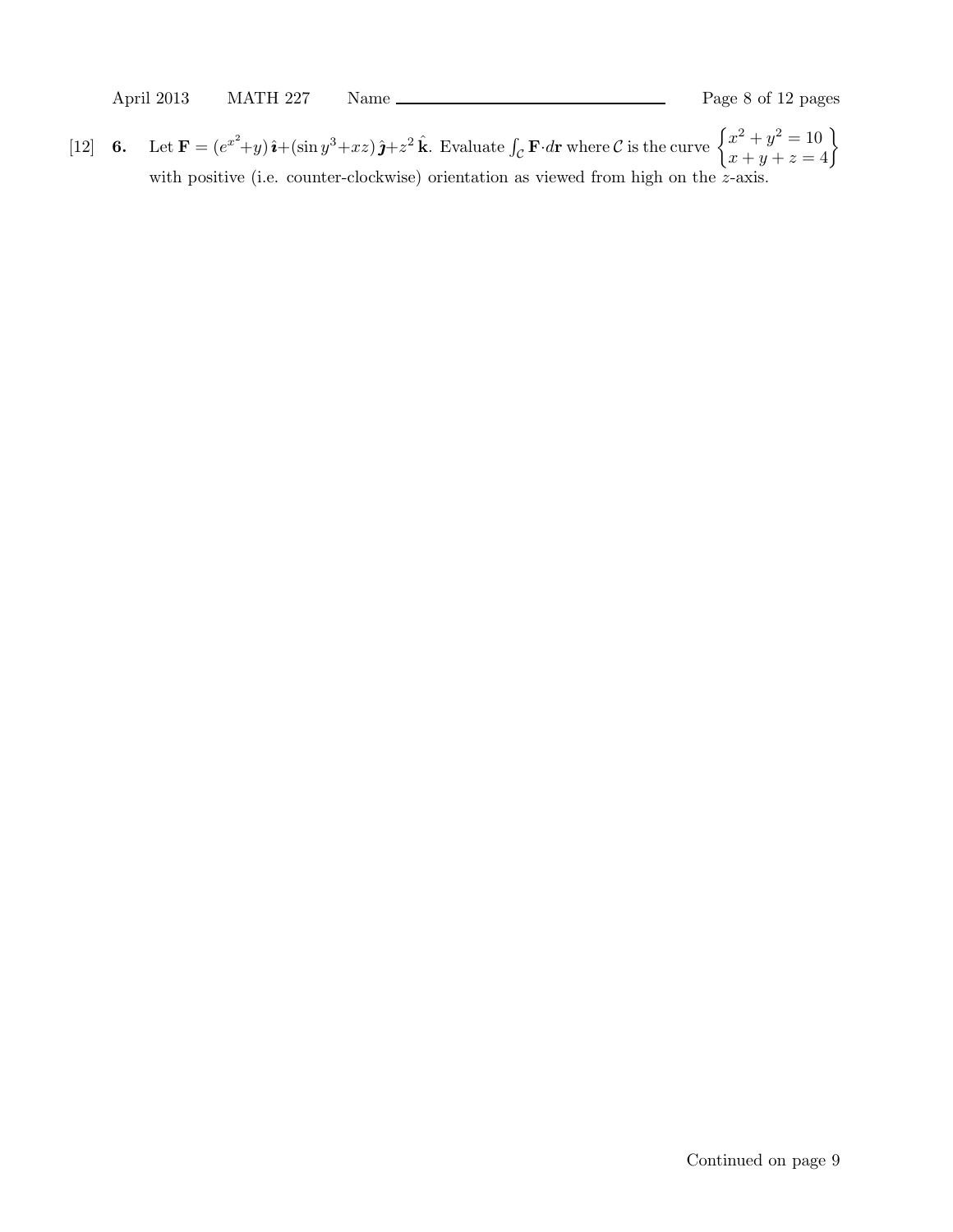[12] 7. A pile of wet sand having total volume  $5\pi$  covers the disk  $z = 0$ ,  $x^2 + y^2 \le 1$ . Call the top surface of the pile of sand S. The momentum of water vapour is given by the vector field

$$
\mathbf{F} = \mathbf{\nabla} \phi + \mu \mathbf{\nabla} \times \mathbf{G}
$$

where  $\phi$  is the water concentration, G is the temperature gradient and  $\mu$  is a constant. Suppose that  $\phi = x^2 - y^2 + z^2$  and  $\mathbf{G} = \frac{1}{3}(-y^3\hat{\imath} + x^3\hat{\jmath} + z^3\hat{k})$ . Find the flux of **F** upward through *S*.